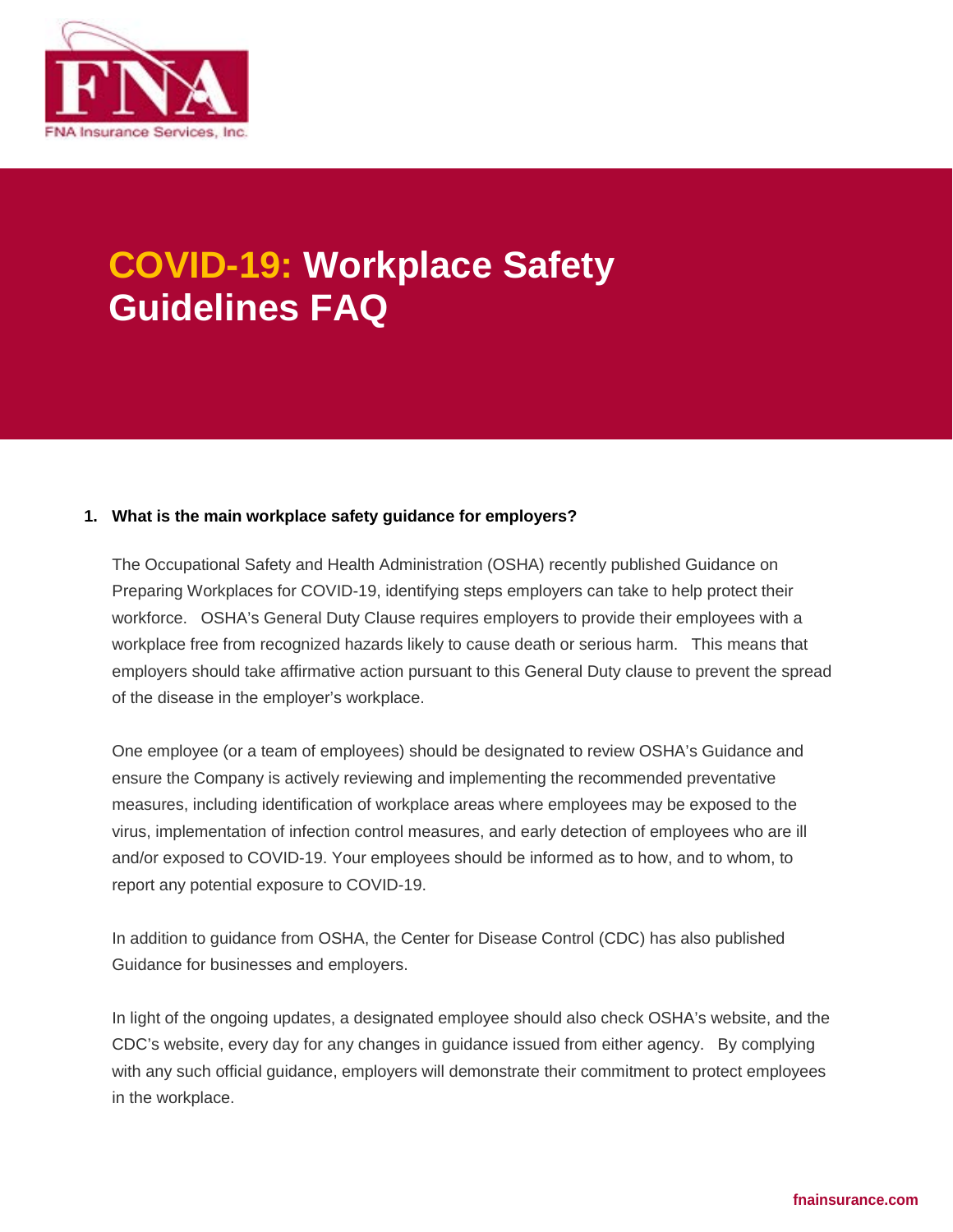#### **2. What if an employee tests positive for COVID-19?**

Any employee who tests positive should be instructed to remain at home, seek medical treatment consistent with the CDC Guidance, and not appear for work. Employers should then identify any employees who worked closely with that employee for a 14-day period of time to ensure the infection does not spread (defined by OSHA as an area up to 6'). CDC has suggested that this time period is how long the virus may have been incubating prior to any symptoms. Employers should inform fellow employees of their possible exposure to COVID-19 in the workplace but maintain confidentiality as required by the Americans with Disabilities Act (ADA) and any other applicable privacy law. All employees exposed to the virus should be asked to quarantine at home for a 14 day time period and should be instructed to stay away from the workplace.

Employers should next undertake steps to disinfect any affected workspaces in light of the potential presence of the virus in the workplace.

#### **3. What if an employee exhibits COVID-19 symptoms?**

Employers can request employees who are exhibiting COVID-19 symptoms to seek medical attention and leave the workplace. Employers should proactively instruct employees to stay home, and not appear for work, if they are exhibiting any symptoms. The CDC currently recommends that employees with symptoms of acute respiratory illness stay home and not come to work until they are free of fever or other symptoms for at least 24 hours without the use of symptom-altering medicines. Employers can rely on the CDC's Guidance and instruct employees to comply with it.

#### **4. What if an employee has a suspected, but unconfirmed case, of COVID-19?**

Employers should treat the situation as if the employee had received a positive test result. The goal is to contain the spread of the virus, which means erring on the side of caution.

### **5. What if an employee is merely exposed to another individual with a positive test for COVID-19?**

Employers should treat the situation as if the exposed employee had received a positive test result. The goal is to contain the spread of the virus, which means erring on the side of caution; however, with all of these decisions, confirm with the CDC's Guidance for up-to-date recommendations for your particular state and risk level.